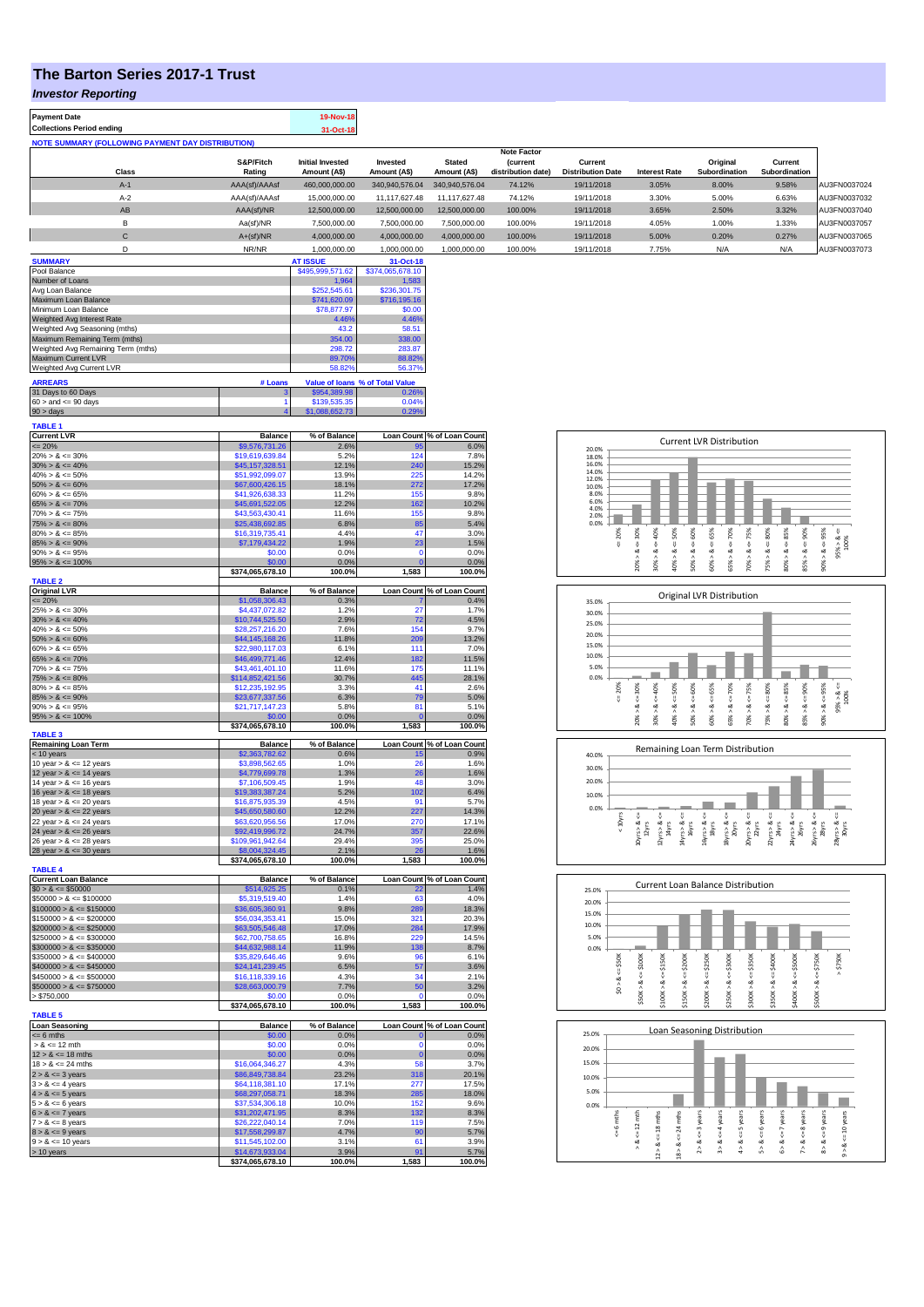## **The Barton Series 2017-1 Trust**

## *Investor Reporting*

| <b>Payment Date</b>                                                   |                                     | 19-Nov-18             |                         |                                     |
|-----------------------------------------------------------------------|-------------------------------------|-----------------------|-------------------------|-------------------------------------|
| <b>Collections Period ending</b>                                      |                                     | 31-Oct-18             |                         |                                     |
| TARI F 6<br>Postcode Concentration (top 10 by value)                  | <b>Balance</b>                      | % of Balance          |                         | Loan Count % of Loan Count          |
| 2650                                                                  | \$8,493,878.89                      | 2.3%                  | 40                      | 2.5%                                |
| 2615                                                                  | \$6,716,680.28                      | 1.8%                  | 27                      | 1.7%                                |
| 6210<br>2914                                                          | \$6,703,170.71                      | 1.8%                  | 34                      | 2.1%                                |
| 2905                                                                  | \$6,584,399.66<br>\$6,557,621.05    | 1.8%<br>1.8%          | 19<br>24                | 1.2%<br>1.5%                        |
| 5108                                                                  | \$6,381,112.62                      | 1.7%                  | 37                      | 2.3%                                |
| 2602                                                                  | \$6,372,364.18                      | 1.7%                  | 22                      | 1.4%                                |
| 5109                                                                  | \$5,508,909.69                      | 1.5%                  | 29                      | 1.8%                                |
| 2617                                                                  | \$5,488,849.21                      | 1.5%                  | 18                      | 1.1%                                |
| 5095                                                                  | \$4,391,436.39                      | 1.2%                  | 19                      | 1.2%                                |
| <b>TABLE 7</b>                                                        |                                     |                       |                         |                                     |
| <b>Geographic Distribution</b><br><b>Australian Capital Territory</b> | <b>Balance</b>                      | % of Balance<br>17.9% | 249                     | Loan Count % of Loan Count<br>15.7% |
| New South Wales                                                       | \$66,797,598.13<br>\$59,712,440.41  | 16.0%                 | 243                     | 15.4%                               |
| Northern Territory                                                    | \$951,868.03                        | 0.3%                  |                         | 0.3%                                |
| Queensland                                                            | \$12,164,278.77                     | 3.3%                  | 48                      | 3.0%                                |
| South Australia                                                       | \$154,165,495.81                    | 41.2%                 | 738                     | 46.6%                               |
| Tasmania                                                              | \$741,525.09                        | 0.2%                  | 2                       | 0.1%                                |
| Victoria                                                              | 9,394,717.00                        | 2.5%                  | 34                      | 2.1%                                |
| Western Australia                                                     | \$70,137,754.86<br>\$374,065,678.10 | 18.8%<br>100.0%       | 265<br>1,583            | 16.7%<br>100.0%                     |
| <b>TABLE 8</b>                                                        |                                     |                       |                         |                                     |
| Metro/Non-Metro/Inner-City<br>Metro                                   | <b>Balance</b><br>292,459,848.45    | % of Balance<br>78.2% | 1224                    | Loan Count % of Loan Count<br>77.3% |
| Non-metro                                                             | \$80,678,307.86                     | 21.6%                 | 355                     | 22.4%                               |
| Inner city                                                            | \$927,521.79                        | 0.2%                  |                         | 0.3%                                |
| TABLE <sub>9</sub>                                                    | \$374,065,678.10                    | 100.0%                | 1,583                   | 100.0%                              |
| <b>Property Type</b>                                                  | <b>Balance</b>                      | % of Balance          |                         | Loan Count % of Loan Count          |
| <b>Residential House</b><br>Residential Unit                          | \$342,825,257.85                    | 91.6%                 | 1441                    | 91.0%                               |
| Rural                                                                 | \$28,076,666.65<br>\$203,146.20     | 7.5%<br>0.1%          | 129                     | 8.1%<br>0.1%                        |
| Semi-Rural                                                            | \$0.00                              | 0.0%                  | n                       | 0.0%                                |
| <b>High Density</b>                                                   | \$2,960,607.40                      | 0.8%                  | 12                      | 0.8%                                |
|                                                                       | \$374,065,678.10                    | 100.0%                | 1,583                   | 100.0%                              |
| TABLE 10<br><b>Occupancy Type</b>                                     | <b>Balance</b>                      | % of Balance          | <b>Loan Count</b>       | % of Loan Count                     |
| Owner Occupied                                                        | \$305,665,289.76                    | 81.7%                 | 1280                    | 80.9%                               |
| Investment                                                            | \$68,400,388.34                     | 18.3%                 | 303                     | 19.1%                               |
|                                                                       | \$374,065,678.10                    | 100.0%                | 1,583                   | 100.0%                              |
| TABLE 11<br><b>Employment Type Distribution</b>                       | <b>Balance</b>                      | % of Balance          |                         | Loan Count % of Loan Count          |
| Contractor                                                            | \$8,931,420.47                      | 2.4%                  | 37                      | 2.3%                                |
| Pay-as-you-earn employee (casual)                                     | \$15,297,143.44                     | 4.1%                  | 70                      | 4.4%                                |
| Pay-as-you-earn employee (full time)                                  | \$285,034,087.78                    | 76.2%                 | 1172                    | 74.0%                               |
| Pay-as-you-earn employee (part time)                                  | \$28,349,102.92                     | 7.6%                  | 132                     | 8.3%                                |
| Self employed                                                         | \$14,664,297.55<br>\$21.406.954.15  | 3.9%                  | 66<br>105               | 4.2%<br>6.6%                        |
| No data<br>Director                                                   | \$382,671.79                        | 5.7%<br>0.1%          |                         | 0.0%                                |
|                                                                       | \$374,065,678.10                    | 99.9%                 | 1,583                   | 99.9%                               |
| <b>TABLE 12</b>                                                       |                                     |                       |                         |                                     |
| <b>LMI Provider</b><br>OBE                                            | <b>Balance</b>                      | % of Balance          |                         | Loan Count % of Loan Count          |
| Genworth                                                              | \$344,494,913.90<br>\$29,570,764.20 | 92.1%<br>7.9%         | 1477<br>10 <sub>f</sub> | 93.3%<br>6.7%                       |
|                                                                       | \$374,065,678.10                    | 100.0%                | 1,583                   | 100.0%                              |
| TABLE 13                                                              |                                     |                       |                         |                                     |
| <b>Arrears</b><br>$= 0$ days                                          | <b>Balance</b><br>\$366,612,613.23  | % of Balance<br>98.0% | 1554                    | Loan Count % of Loan Count<br>98.2% |
| $0 >$ and $\leq 30$ days                                              | \$5,270,486.81                      | 1.4%                  | 21                      | 1.3%                                |
| $30 >$ and $\leq 60$ days                                             | \$954,389.98                        | 0.3%                  | 3                       | 0.2%                                |
| $60 >$ and $\leq 90$ days                                             | \$139,535.35                        | 0.0%                  | 1                       | 0.1%                                |
| 90 > days                                                             | \$1,088,652.73                      | 0.3%                  |                         | 0.3%                                |
| TABLE <sub>14</sub>                                                   | \$374,065,678.10                    | 100.0%                | 1,583                   | 100.0%                              |
| <b>Interest Rate Type</b>                                             | <b>Balance</b>                      | % of Balance          |                         | Loan Count % of Loan Count          |
| Variable                                                              | \$262,465,590.71                    | 70.2%                 | 1129                    | 71.3%                               |
| Fixed                                                                 | \$111,600,087.39                    | 29.8%<br>100.0%       | 454<br>1,583            | 28.7%<br>100.0%                     |
| TABLE <sub>15</sub>                                                   | \$374,065,678.10                    |                       |                         |                                     |
| <b>Weighted Ave Interest Rate</b>                                     | Balance                             | <b>Loan Count</b>     |                         |                                     |
| <b>Fixed Interest Rate</b>                                            | 4.339                               | 454                   |                         |                                     |
| <b>TABLE 16</b>                                                       |                                     |                       |                         |                                     |
| Foreclosure, Claims and Losses (cumulative)<br>Properties foreclosed  | <b>Balance</b><br>\$0.00            | Loan Count            |                         |                                     |
| Claims submitted to mortgage insurers                                 | \$0.00                              | Ò                     |                         |                                     |
| Claims paid by mortgage insurers                                      | \$0.00                              | $\overline{0}$        |                         |                                     |
| loss covered by excess spread                                         | \$0.00                              | Ō                     |                         |                                     |
| Amount charged off                                                    | \$0.00                              | $\overline{0}$        |                         |                                     |

Please note: Stratified data excludes loans where the collateral has been sold and there is an LMI claim pending.